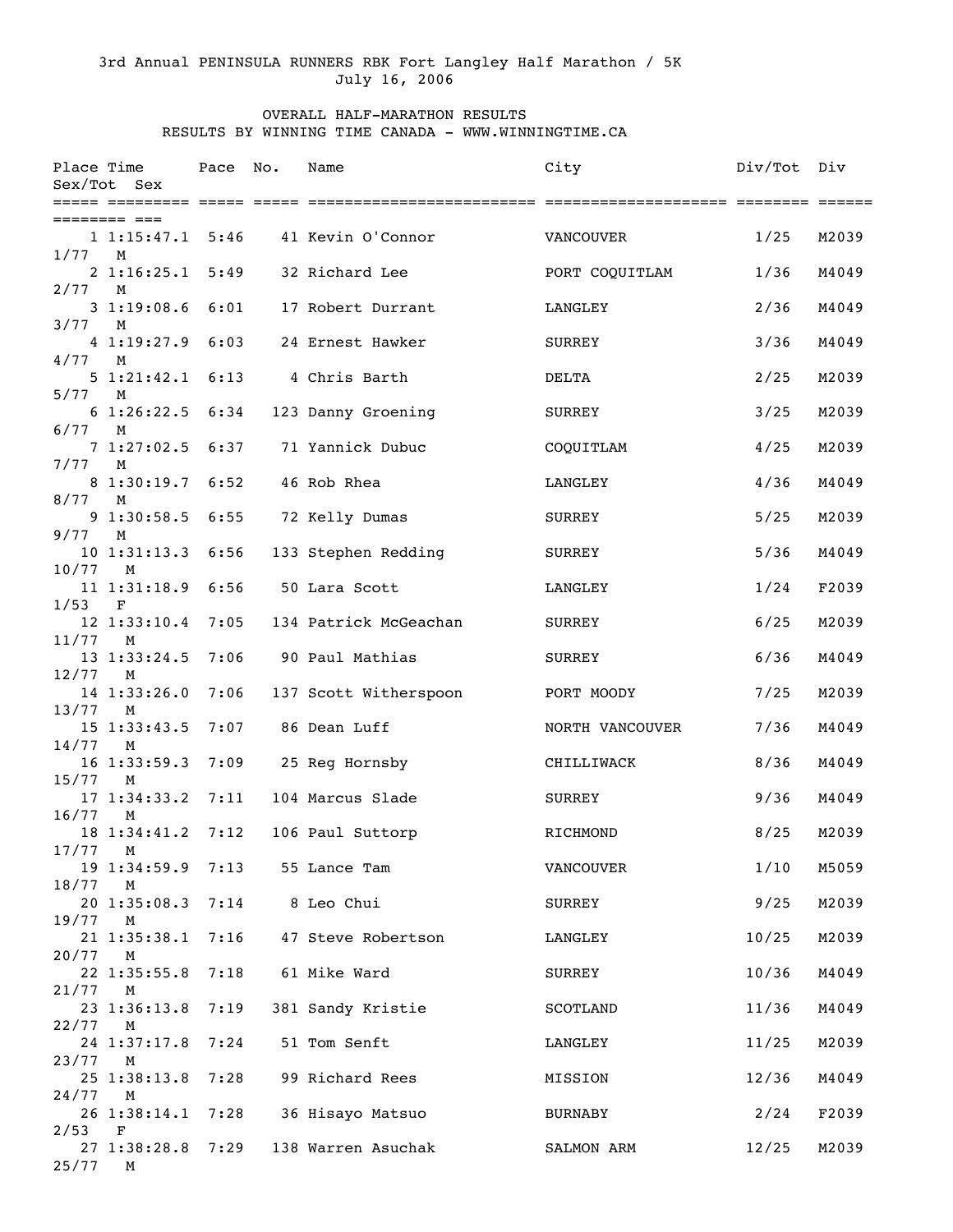|              | 28 1:38:41.5                                | 7:30 | 88 Hugh MacKinnon      | NEW WESTMINSTER | 13/36  | M4049 |
|--------------|---------------------------------------------|------|------------------------|-----------------|--------|-------|
| 26/77        | M<br>29 1:38:42.1                           | 7:30 | 23 Claire Haddock      | LANGLEY         | 1/1    | F0119 |
| 3/53         | $\mathbf F$<br>$30 \; 1:39:06.2$            | 7:32 | 65 Neil Yarmoshuk      | SURREY          | 13/25  | M2039 |
| 27/77        | M<br>31 1:39:06.6                           | 7:32 | 95 Tom Ovens           | CHILLIWACK      | 14/36  | M4049 |
| 28/77        | M<br>32 1:39:47.8                           | 7:35 | 16 Mia Douglas         | LANGLEY         | 3/24   | F2039 |
| 4/53         | $\mathbf F$<br>33 1:39:47.9                 | 7:35 | 56 Mike Thibodeau      | SURREY          | 2/10   | M5059 |
| 29/77        | M                                           |      |                        |                 |        |       |
| 30/77        | 34 1:40:10.2<br>M                           | 7:37 | 97 Dan Pousett         | SURREY          | 15/36  | M4049 |
| 31/77        | 35 1:41:06.1<br>М                           | 7:41 | 29 Brent Kokoska       | LANGLEY         | 16/36  | M4049 |
| 32/77        | 36 1:41:31.6<br>М                           | 7:43 | 126 Wolfram Schuel     | GERMANY         | 17/36  | M4049 |
| 33/77        | 37 1:42:03.2<br>М                           | 7:45 | 130 Ron Connolly       | LANGLEY         | 14/25  | M2039 |
|              | 38 1:42:24.2                                | 7:47 | 87 Mitch Ma            | LIONS BAY       | 18/36  | M4049 |
| 34/77        | M<br>39 1:42:24.6                           | 7:47 | 136 Doug Enlgand       |                 | 19/36  | M4049 |
| 35/77        | М<br>40 1:42:56.9                           | 7:49 | 125 Jim Millington     | SURREY          | $3/10$ | M5059 |
| 36/77        | M<br>41 1:43:21.7                           | 7:51 | 2 Roger Antoniazzi     | SURREY          | 20/36  | M4049 |
| 37/77        | M                                           | 7:54 | 122 Bill Russell       |                 | 21/36  | M4049 |
| 38/77        | 42 1:43:51.8<br>M                           |      |                        | SURREY          |        |       |
| 39/77        | 43 1:44:20.8<br>М                           | 7:56 | 124 Steve Barnes       | SURREY          | 22/36  | M4049 |
| 40/77        | 44 1:45:30.0<br>М                           | 8:01 | 21 Darren Ginther      | LANGLEY         | 15/25  | M2039 |
| 41/77        | $45$ 1:45:48.2<br>М                         | 8:02 | 37 Cal McDonald        | LANGLEY         | 23/36  | M4049 |
| 42/77        | 46 1:45:54.3 8:03<br>M                      |      | 19 Peter Gallagher     | HALIFAX         | 16/25  | M2039 |
|              | 47 1:45:55.4 8:03                           |      | 105 Scott Stewart      | LANGLEY         | 4/10   | M5059 |
| 43/77 M      | 48 1:46:22.0 8:05                           |      | 92 Margaret McClure    | FORT LANGLEY    | 1/18   | F4049 |
| 5/53         | F<br>49 1:46:41.5                           | 8:07 | 60 David Wall          | FORT LANGLEY    | $5/10$ | M5059 |
| 44/77        | M<br>50 1:47:12.0                           | 8:09 | 79 Keith Hayes         | DELTA           | $6/10$ | M5059 |
| 45/77        | M                                           |      |                        |                 |        |       |
| $46/77$ M    | 51 1:47:16.9                                | 8:09 | 13 Tim Coram           | COQUITLAM       | 17/25  | M2039 |
| 6/53         | 52 1:47:39.8<br>F                           | 8:11 | 141 Linda Coltura      | LANGLEY         | 1/9    | F5059 |
|              | 53 1:47:46.5                                | 8:11 | 35 Susan MacKinnon     | LANGLEY         | 2/18   | F4049 |
| 7/53<br>8/53 | $\mathbf F$<br>54 1:47:56.0<br>$\mathbf{F}$ | 8:12 | 93 Alison McKay        | LANGLEY         | 4/24   | F2039 |
|              | 55 1:48:07.2 8:13                           |      | 57 Cindy Tolley        | HOPE            | 3/18   | F4049 |
| 9/53         | F<br>56 1:48:41.4 8:16                      |      | 34 Bill Liang          | SURREY          | 24/36  | M4049 |
| 47/77        | М<br>57 1:48:55.7                           | 8:17 | 27 Mile Jovanovic      | SURREY          | 7/10   | M5059 |
| 48/77        | M<br>58 1:50:16.4                           | 8:23 | 111 Suzy Vandyck       | ABBOTSFORD      | 5/24   | F2039 |
| 10/53        | $\mathbf{F}$<br>59 1:50:29.5                | 8:24 | 103 Peter Skippen      | VANCOUVER       | 25/36  | M4049 |
| 49/77        | M<br>60 1:50:30.2 8:24                      |      | 102 Anton Scamvougeras | VANCOUVER       | 26/36  | M4049 |
|              |                                             |      |                        |                 |        |       |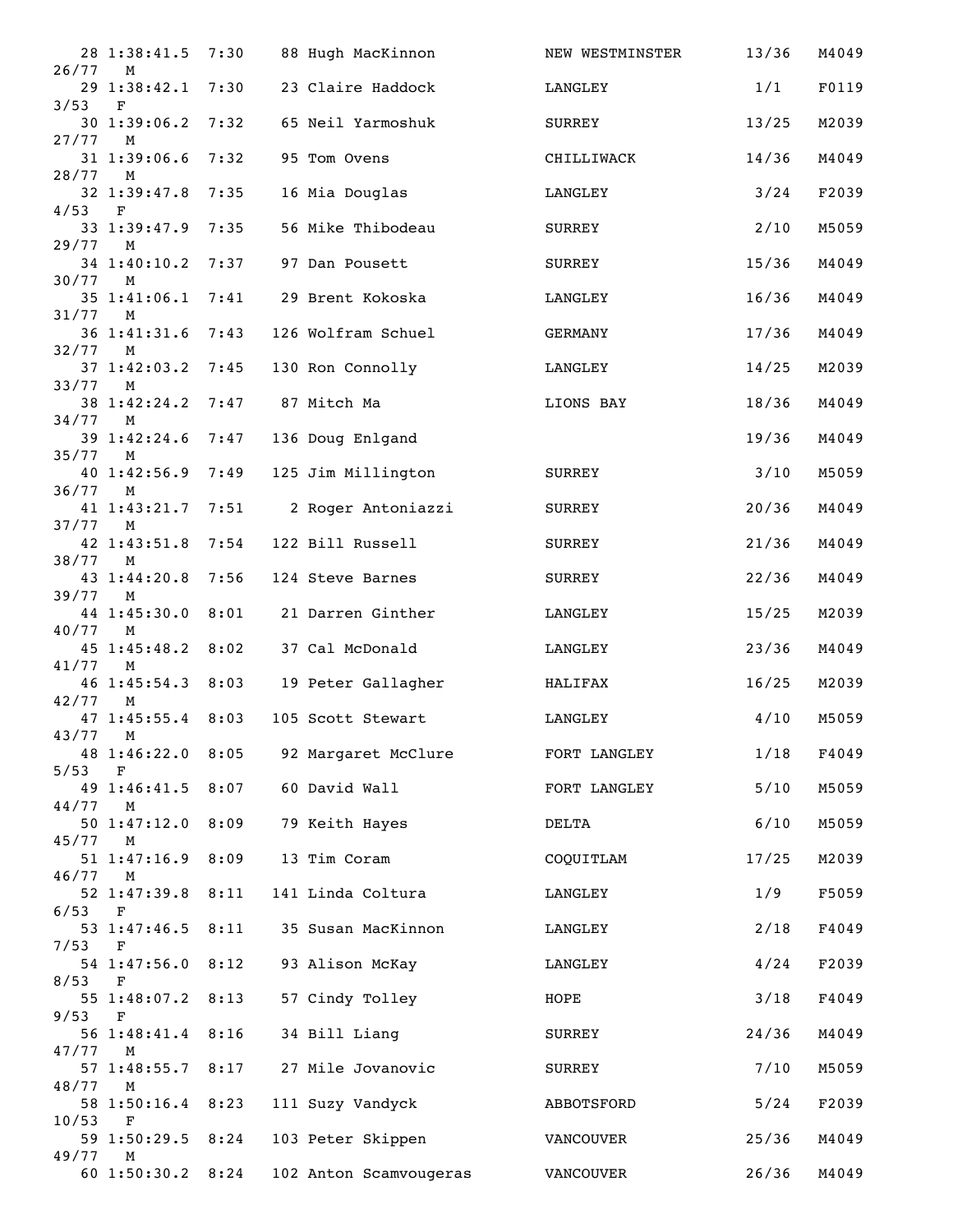| 50/77     | M                                |      |                         |                 |        |       |
|-----------|----------------------------------|------|-------------------------|-----------------|--------|-------|
| 11/53     | 61 1:51:36.5 8:29<br>$\mathbf F$ |      | 132 Laurel Vanzanten    | SURREY          | 2/9    | F5059 |
| 51/77     | 62 1:51:54.0<br>M                | 8:30 | 38 Terry McKenzie       | PORT COQUITLAM  | 18/25  | M2039 |
| 52/77     | 63 1:52:18.1 8:32                |      | 91 Kevin McBride        | LANGLEY         | 19/25  | M2039 |
| 53/77     | M<br>64 1:52:29.9<br>M           | 8:33 | 75 Colm Fitzpatrick     | LANGLEY         | 27/36  | M4049 |
| 54/77 M   | 65 1:52:36.8 8:34                |      | 10 Frank Colbourne      | KEATS ISLAND    | 1/6    | M6098 |
| 55/77     | 66 1:53:23.5 8:37<br>M           |      | 114 Kurtis Worden       | DELTA           | 20/25  | M2039 |
| 12/53     | 67 1:53:34.0 8:38<br>F           |      | 30 Carol Laviolette     | LANGLEY         | 3/9    | F5059 |
| 13/53     | 68 1:54:29.5 8:42<br>$\mathbf F$ |      | 80 Jill Hunt            | LANGLEY         | 4/18   | F4049 |
| 56/77 M   | 69 1:54:32.7 8:42                |      | 39 Mike McLean          | SURREY          | 28/36  | M4049 |
| 14/53     | 70 1:54:42.1 8:43<br>$\mathbf F$ |      | 129 Angela Connolly     | LANGLEY         | 6/24   | F2039 |
| 57/77     | 71 1:55:07.2 8:45<br>M           |      | 69 Howard Anderson      | LANGLEY         | 8/10   | M5059 |
| 58/77 M   | 72 1:55:25.9                     | 8:46 | 115 Greg Beniston       | SURREY          | 29/36  | M4049 |
| $15/53$ F | 73 1:57:23.9 8:55                |      | 120 Jeanette Dyck       | ABBOTSFORD      | 7/24   | F2039 |
| 16/53     | 74 1:57:28.2 8:56<br>F           |      | 113 Julie Waggoner      | SURREY          | $8/24$ | F2039 |
| 59/77     | 75 1:57:29.3 8:56<br>M           |      | 28 Wayne Karol          | LANGLEY         | 30/36  | M4049 |
| 17/53     | 76 1:57:46.4 8:57<br>$\mathbf F$ |      | 58 Luisa Trotter        | SURREY          | $5/18$ | F4049 |
| 60/77     | 77 1:58:37.0<br>$M_{\odot}$      | 9:01 | 20 Will Gerber          | ALDERGROVE      | 2/6    | M6098 |
| 61/77     | 78 1:59:14.1 9:04<br>M           |      | 54 Ed Tack              | SURREY          | 31/36  | M4049 |
| 18/53     | 79 1:59:16.3<br>F                | 9:04 | 66 Victoria Zazulak     | ALDERGROVE      | 4/9    | F5059 |
| 62/77     | 80 1:59:33.4<br>M                | 9:05 | 140 Ramon Ruffey        | <b>BURNABY</b>  | 21/25  | M2039 |
| 63/77     | 81 2:00:05.4 9:08<br>M           |      | 139 David Ellwood       | SURREY          | 22/25  | M2039 |
| 19/53     | 82 2:00:28.5<br>F                | 9:09 | 127 Kari Lockhart       | VANCOUVER       | 9/24   | F2039 |
| 20/53     | 83 2:00:40.6<br>F                | 9:10 | 6 Karen Bentley         | FORT LANGLEY    | 10/24  | F2039 |
| $21/53$ F | 84 2:00:53.4                     | 9:11 | 5 Judith Bennett        | EDMONTON        | 6/18   | F4049 |
| 64/77 M   | 85 2:01:04.0 9:12                |      | 33 Mark Leggett         | SURREY          | 9/10   | M5059 |
| 22/53     | 86 2:01:28.1 9:14<br>$\mathbf F$ |      | 89 Diane Matergio       | LANGLEY         | 7/18   | F4049 |
| 23/53     | 87 2:01:32.4<br>F                | 9:14 | 64 Shannon Woykin       | LANGLEY         | 8/18   | F4049 |
| 65/77     | 88 2:03:20.5<br>М                | 9:22 | 83 George Lacny         | LANGLEY         | 32/36  | M4049 |
| 24/53     | 89 2:04:08.2<br>F                | 9:26 | 26 Kim Jones            | NORTH VANCOUVER | 11/24  | F2039 |
| 66/77     | 90 2:04:09.5<br>M                | 9:26 | 12 Glen Cook            | WHITE ROCK      | 23/25  | M2039 |
| 67/77     | 91 2:05:12.9<br>M                | 9:31 | 101 Christopher Rozitis | VANCOUVER       | 33/36  | M4049 |
| $25/53$ F | 92 2:05:46.6 9:33                |      | 70 Marion De Boersap    | LANGLEY         | 9/18   | F4049 |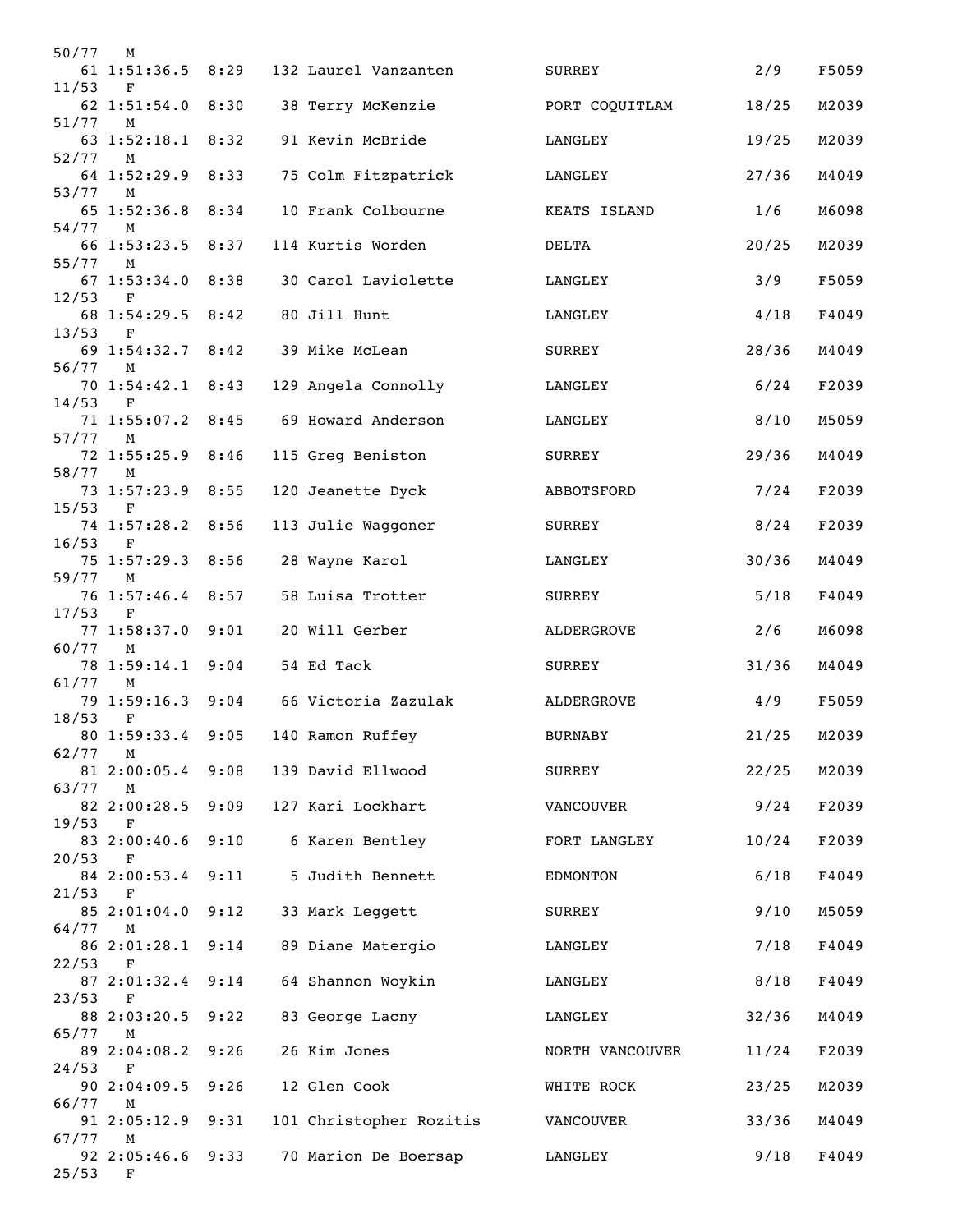|           | 93 2:05:47.7 9:34                   |      | 18 Jamie Foulger                       | LANGLEY         | 24/25 | M2039 |
|-----------|-------------------------------------|------|----------------------------------------|-----------------|-------|-------|
| 68/77     | M<br>94 2:06:17.4 9:36              |      | 116 Monica Morrison                    |                 | 12/24 | F2039 |
| 26/53     | F<br>95 2:06:24.7 9:36              |      | 121 Rob Daniel                         | VANCOUVER       | 3/6   | M6098 |
| 69/77 M   | 96 2:07:46.4                        | 9:43 | 107 Debbie Taylor                      | KAMLOOPS        | 10/18 | F4049 |
| 27/53     | $_{\rm F}$                          |      |                                        |                 |       |       |
| 70/77     | 97 2:07:46.6<br>M                   | 9:43 | 108 Don Taylor                         | KAMLOOPS        | 34/36 | M4049 |
| 71/77     | 98 2:08:18.3<br>M                   | 9:45 | 53 Vern Sorensen                       | <b>SURREY</b>   | 4/6   | M6098 |
| 28/53 F   | 99 2:11:07.9 9:58                   |      | 40 Colleen Nechvolodoff                | ALDERGROVE      | 13/24 | F2039 |
|           | 100 2:11:53.2 10:01                 |      | 14 Terri Costello                      | SURREY          | 5/9   | F5059 |
| 29/53     | $_{\rm F}$<br>101 2:11:57.4 10:02   |      | 44 Brenda Prokopich                    | SURREY          | 14/24 | F2039 |
| 30/53     | F<br>102 2:14:35.5 10:14            |      | 68 Denise Ambridge                     | LANGLEY         | 15/24 | F2039 |
| 31/53     | F                                   |      |                                        |                 |       |       |
| 32/53     | 103 2:14:56.9 10:15<br>$\mathbf{F}$ |      | 42 Michelle Okazaki                    | ALDERGROVE      | 16/24 | F2039 |
| 72/77     | 104 2:15:23.5 10:17<br>M            |      | 117 Greg Beniston                      |                 | 35/36 | M4049 |
|           | 105 2:16:09.1 10:21                 |      | 78 Kelly Grimes                        | NORTH VANCOUVER | 17/24 | F2039 |
| 33/53     | $\mathbf F$<br>106 2:16:18.5 10:21  |      | 74 Sandra Ennis                        | LANGLEY         | 11/18 | F4049 |
| $34/53$ F |                                     |      | 45 Shelly Pylypiak                     |                 |       |       |
| $35/53$ F | 107 2:16:53.1 10:24                 |      |                                        | COQUITLAM       | 12/18 | F4049 |
| 73/77     | 108 2:16:54.0 10:24<br>М            |      | 3 Glenn Atkins                         | LANGLEY         | 36/36 | M4049 |
| 74/77     | 109 2:17:17.5 10:26<br>М            |      | 22 Robert Gould                        | SURREY          | 25/25 | M2039 |
|           | 110 2:19:05.2 10:34                 |      | 1 Brenda Ambrosi                       | <b>SURREY</b>   | 18/24 | F2039 |
| 36/53     | F<br>111 2:19:13.2 10:35            |      | 77 Nikki Gillis                        | NORTH VANCOUVER | 19/24 | F2039 |
| 37/53     | $\mathbf F$<br>112 2:20:54.7 10:42  |      | 67 Tasha Smith                         | <b>SURREY</b>   | 20/24 | F2039 |
| 38/53 F   |                                     |      |                                        |                 |       |       |
| 39/53     | $_{\rm F}$                          |      | 113 2:21:41.5 10:46 128 Sandra McIvor  | BURNABY         | 13/18 | F4049 |
| 40/53     | F                                   |      | 114 2:22:09.7 10:48 85 Kate Lillicrap  | VICTORIA        | 21/24 | F2039 |
| $41/53$ F |                                     |      | 115 2:22:10.5 10:48 81 Amy Jennermann  | VICTORIA        | 22/24 | F2039 |
|           | 116 2:22:29.8 10:50                 |      | 100 Robert Rompre                      | LANGLEY         | 5/6   | M6098 |
| 75/77 M   | 117 2:22:29.8 10:50                 |      | 110 Terri Van Der Zalm                 | LANGLEY         | 23/24 | F2039 |
| 42/53     | $\mathbf{F}$                        |      |                                        |                 |       |       |
| $43/53$ F |                                     |      | 118 2:22:41.1 10:51 15 Carolyn Dechaux | LANGLEY         | 24/24 | F2039 |
| $44/53$ F |                                     |      | 119 2:22:45.1 10:51 9 Elaine Colbourne | KEATS ISLAND    | 6/9   | F5059 |
| 76/77 M   |                                     |      | 120 2:24:44.8 11:00 63 Rod Williscroft | LANGLEY         | 10/10 | M5059 |
|           | 121 2:29:09.2 11:20                 |      | 62 Barb Williscroft                    | LANGLEY         | 14/18 | F4049 |
| 45/53     | F<br>122 2:34:26.7 11:44            |      | 48 Ray Rousseau                        | ABBOTSFORD      | 6/6   | M6098 |
| 77/77     | M<br>123 2:34:51.7 11:46            |      | 112 Denise Waddington                  | SURREY          | 15/18 | F4049 |
| $46/53$ F |                                     |      | 124 2:48:23.0 12:48 43 Sue Powell      | LANGLEY         | 16/18 | F4049 |
| 47/53     | $\mathbf{F}$<br>125 2:48:23.1 12:48 |      | 109 Lindy Thompson                     | LANGLEY         | 17/18 | F4049 |